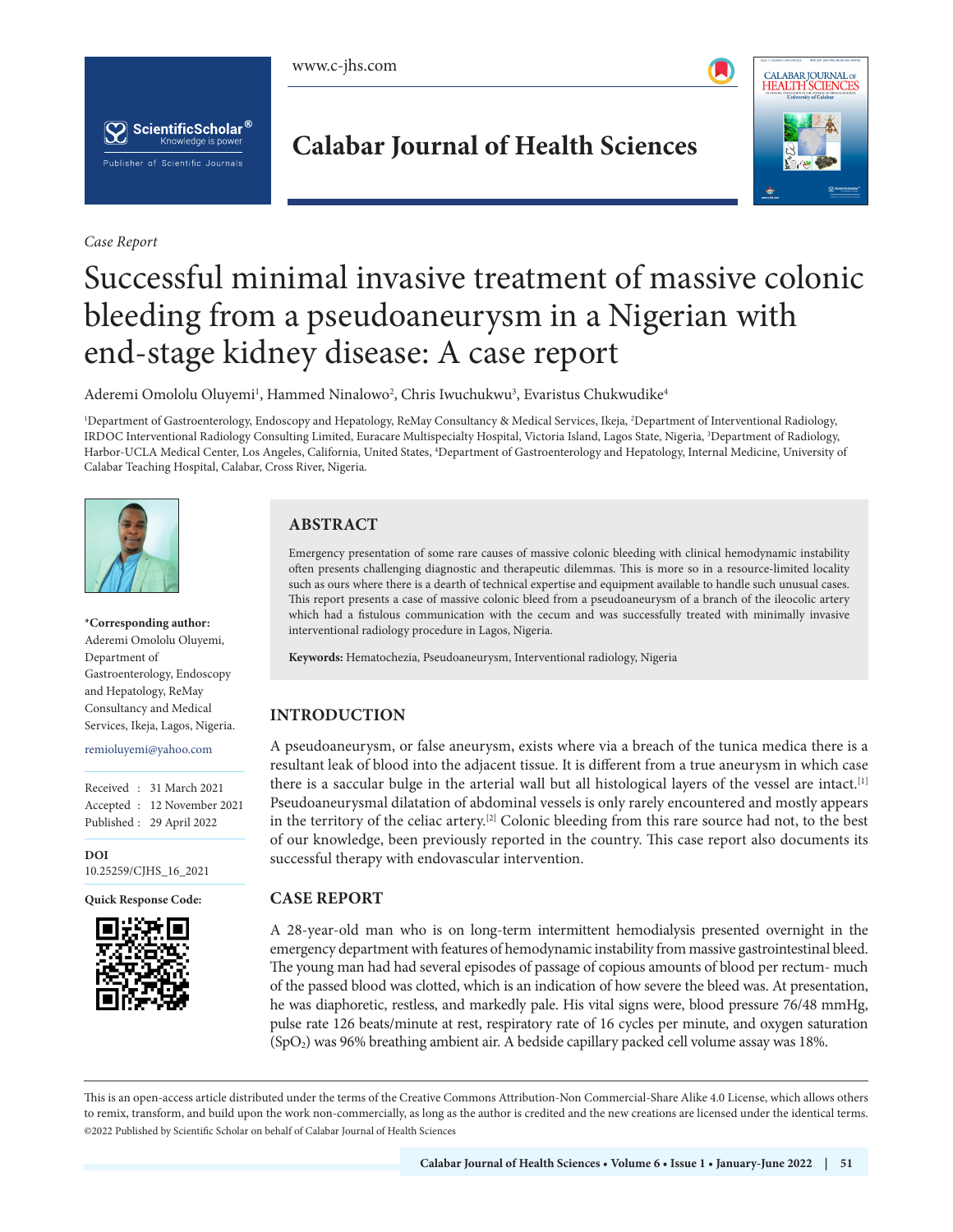He was transfused with four pints of packed red cells and given supplemental oxygen and other supportive measures. He was then scheduled for a colonoscopy later in the day. However, this plan was deferred because of repeated episodes of hematochezia with consequent compromise in his clinical condition. A contrast-enhanced computed tomography (CT) was ordered and this revealed extravasation of contrast into the cecum in the delayed venous phase of a multiphasic scan [Figure 1]. Thus a specialist interventional radiology consult was requested. A selective angiogram of the ileocolic artery was performed and a sub-selection of the descending branch showed a subcentimeter pseudoaneurysm of from this branch within the cecum with associated active extravasation. Following selective embolization of this vessel with a combination of 2–4 mm coils, no further flow was demonstrable from this arterial branch in the post-embolization images with cessation of the earlier described extravasation into the cecum [Figure 2]. There was a dramatic turnaround in the clinical status of the patient, even from the recovery



**Figure 1:** (a) Multiphase CT scan in the arterial phase with hyperdense contrast in the bilateral iliac arteries (black arrow). There is no hyperdensity in the cecum on the arterial phase (orange arrow). (b) CT scan in the delayed phase venous showing less dense contrast in the arteries (black arrow). There is new hyperdense contrast material within the cecum (orange arrow). This was not previously seen in the arterial phase and represents active extravasation into the cecal lumen.



Figure 2: (a) A catheter (left arrow) is placed in the branch artery supplying the pseudoaneurysm and selective angiogram of artery shows multiple small peripheral vessels and a large pseudoaneurysm (right arrow). (b) Selective angiogram is repeated after the artery has been occluded with metallic coil (right arrow). The pseudoaneurysm is no more visualized.

room post-procedure as his vital signs stabilized. He was thus assessed for another 36 hours and discharged for outpatient follow-up. One week after the procedure, an elective colonoscopy did not detect any trace of recurrence of colonic bleeding.

#### **DISCUSSION**

Colonic bleeding is one of the leading causes of hospital admissions in gastroenterology wards all over the world. Although 80% of all cases will stop spontaneously, severe hematochezia, defined as continued bleeding within the first 24 h of hospitalization with a drop in the hemoglobin of at least 2 g/dl and/or a transfusion of at least 2 units of packed red blood cells, occurs in approximately 20% of cases and requires urgent diagnosis and intervention to control the bleeding.<sup>[3]</sup> Identification of the source of bleeding is vital to patient stratification and management.

Pseudoaneurysms remain a rare cause of colonic bleeding worldwide and their rare status within our locality is underscored by the fact that this report, to the best of our knowledge, is the first such described from the country. By far the most frequent colonoscopic finding in cases of colonic bleeding in Nigeria are hemorrhoids while the most common causes of severe hematochezia in the Western world are diverticulosis and angiodysplasias.<sup>[3-5]</sup> The prevalence of pseudoaneurysms in the population is not known but when they are detected, therapy is indicated as lack of an intact vessel wall leads to continued enlargement and subsequent rupture in nearly all cases.[1] However, in a resource-constrained environment where there is little available by way of expertise, technical and infrastructural support for such therapeutic endovascular procedures, care can be an impossibility. A resident interventional radiologist and the necessary facilities for such therapy recently became available in a private center in Lagos and we are delighted to present the successful treatment of the gentleman in this case report.

Appropriate radiological tools are usually enough to make a definitive diagnosis of pseudoaneurysm. The usefulness of abdominal ultrasound scan as an investigative tool is limited by bowel gas in these cases and thus, more advanced tools are required.[1] A multiphasic CT scan will be able to demonstrate that the aneurysm lumen attenuation follows that of other arterial lumina on unenhanced images at all phases of contrast material administration though its outline would be irregular and not like that of a true vascular aneurysm.[1] This modality will also demonstrate the extravasation of the contrast medium which is the hallmark of bleeding along with the anatomical location as was shown in the index case [Figure 1]. CT angiography is the investigative modality of choice for identification of visceral vessel pseudoaneurysmal bleeding [Figure 2]. As